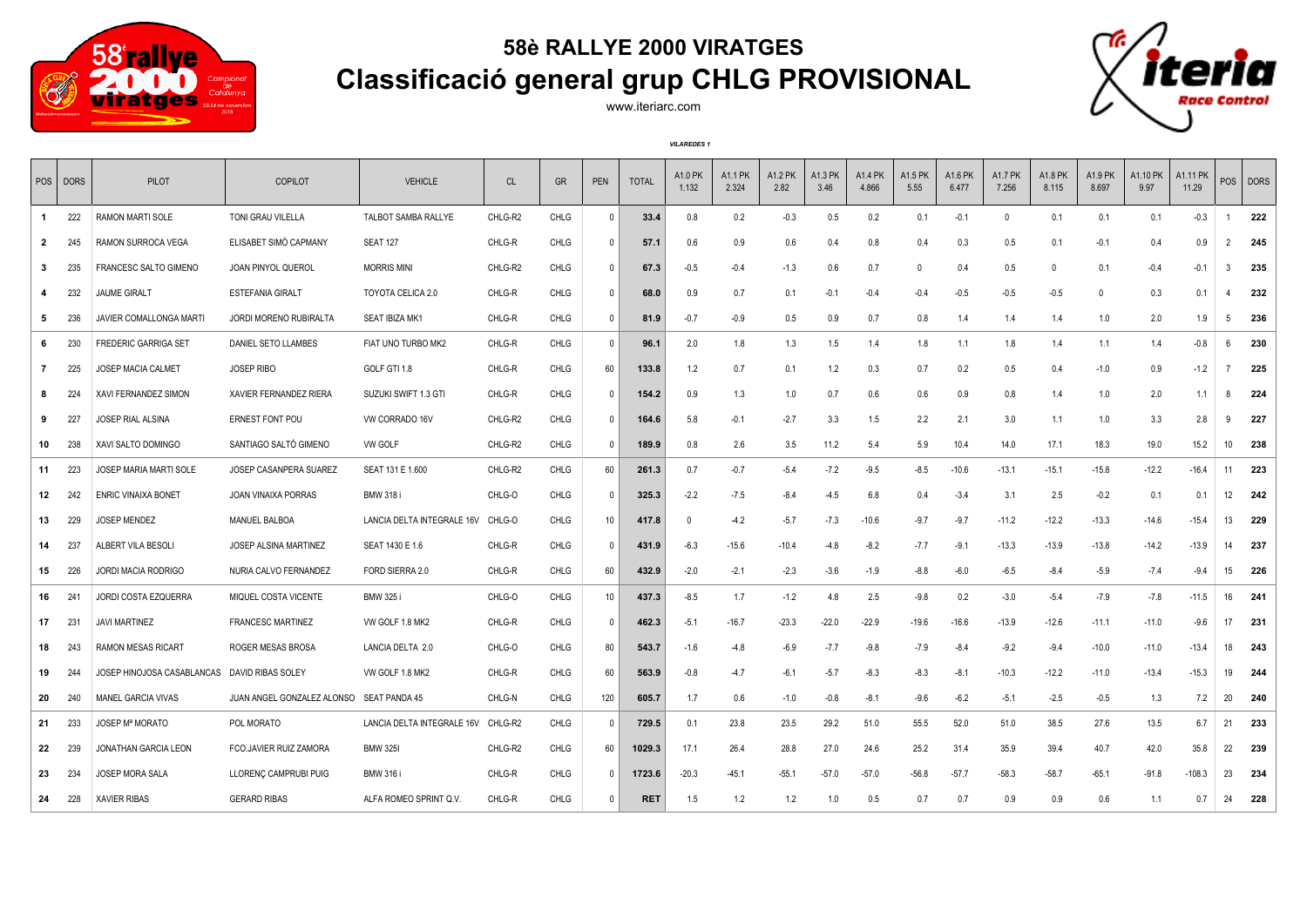

## **58è RALLYE 2000 VIRATGES Classificació general grup CHLG PROVISIONAL**

www.iteriarc.com



|              |          | <b>TAURONS1</b> |        |        |         |                                                                   |              |                  |                            |         | <b>VILAREDES 2</b> |                            |                           |         |            |                                     |         |                         |              |                            |                                                           |         | <b>TAURONS 2</b> |        |        |                         |                        |                         |                         |                         |                         |                 |          |
|--------------|----------|-----------------|--------|--------|---------|-------------------------------------------------------------------|--------------|------------------|----------------------------|---------|--------------------|----------------------------|---------------------------|---------|------------|-------------------------------------|---------|-------------------------|--------------|----------------------------|-----------------------------------------------------------|---------|------------------|--------|--------|-------------------------|------------------------|-------------------------|-------------------------|-------------------------|-------------------------|-----------------|----------|
|              | POS DORS | 0.832           | 1.309  | 2.021  | 2.753   | B1.1 PK   B1.2 PK   B1.3 PK   B1.4 PK   B1.5 PK   B1.6 PK<br>3.52 | 4.628        | B1.7 PK<br>5.801 | B1.8 PK   B1.9 PK<br>6.546 | 7.018   | 1.132              | A2.0 PK   A2.1 PK<br>2.324 | A2.2 PK   A2.3 PK<br>2.72 | 3.46    | 4.866      | A2.4 PK   A2.5 PK   A2.6 PK<br>5.43 | 6.477   | <b>A2.7 PK</b><br>7.256 | 8.115        | A2.8 PK   A2.9 PK<br>8.697 | A2.10 PK   A2.11 PK   B2.1 PK   B2.2 PK   B2.3 PK<br>9.97 | 11.29   | 0.832            | 1.309  | 2.021  | <b>B2.4 PK</b><br>2.753 | <b>B2.5 PK</b><br>3.52 | <b>B2.6 PK</b><br>4.628 | <b>B2.7 PK</b><br>5.801 | <b>B2.8 PK</b><br>6.546 | <b>B2.9 PK</b><br>7.018 |                 | POS DORS |
| $\mathbf{1}$ | 222      | $-0.3$          | $-1.0$ | $-0.2$ | $-0.5$  | $-0.3$                                                            | 0.1          | $-0.5$           | 0.1                        | $-0.8$  | 0.2                | 0.1                        | 0.3                       | $-0.1$  | $^{\circ}$ | 0.7                                 | 0.4     | 0.3                     | $\mathbf{0}$ | $-0.2$                     | $-0.1$                                                    | $-0.8$  | $-0.1$           | $-0.2$ | $-0.4$ | $-1.3$                  | $-0.7$                 | $-0.7$                  | $-0.8$                  | $-0.6$                  | $-0.6$                  | 1               | 222      |
| $\mathbf{2}$ | 245      | 0.4             | $-0.1$ | $-0.6$ | 0.5     | 0.4                                                               | 0.3          | 2.3              | 2.9                        | 3.3     | 0.6                | 0.7                        | 0.8                       | $-0.1$  | 0.6        | $0.5\,$                             | 0.1     | 0.4                     | 0.2          | $\Omega$                   | 0.1                                                       | $-1.0$  | 0.7              | 0.2    | $-0.1$ | 1.4                     | 1.7                    | 2.0                     | 4.1                     | 5.2                     | 4.1                     |                 | $2$ 245  |
| 3            | 235      | 0.5             | 2.0    | $-0.9$ | $-1.4$  | $-2.1$                                                            | $-1.4$       | $-2.4$           | $-0.8$                     | $-0.6$  | $-0.2$             | $-0.8$                     | $-0.3$                    | $-0.6$  | 0.5        | 1.1                                 | 1.1     | 0.5                     | $-0.2$       | $-1.3$                     | 1.0                                                       | $-1.5$  | 3.6              | 4.5    | 4.6    | $-1.8$                  | $-2.9$                 | $-0.6$                  | $-0.2$                  | 0.4                     | $-0.2$                  | $\mathbf{3}$    | 235      |
| 4            | 232      | $-1.3$          | $-1.9$ | $-0.8$ | $-4.3$  | $-4.1$                                                            | $-1.4$       | $-2.0$           | $-0.7$                     | $-1.1$  | 0.3                | 0.5                        | 0.2                       | $-0.5$  | 0.8        | 1.0                                 | 0.6     | 0.3                     | $-0.2$       | $-0.2$                     | $-0.4$                                                    | $-1.1$  | $-0.6$           | $-1.5$ | $-1.7$ | $-4.8$                  | $-4.4$                 | $-0.4$                  | $-0.1$                  | 0.5                     | 0.8                     | 4               | 232      |
| 5            | 236      | $-1.1$          | 0.1    | $-0.9$ | $-2.4$  | $-2.3$                                                            | $-1.2$       | $-2.8$           | $-2.0$                     | $-3.3$  | 0.6                | 1.3                        | 1.3                       | 0.6     | 1.1        | 3.0                                 | 0.8     | 1.0                     | 1.0          | 1.3                        | 1.7                                                       | $-1.4$  | 0.4              | 1.5    | 0.4    | $-2.4$                  | $-1.7$                 | $-2.2$                  | $-2.8$                  | $-1.9$                  | $-2.7$                  |                 | $5$ 236  |
| 6            | 230      | 2.8             | 3.6    | 2.8    | 1.2     | 1.5                                                               | 1.9          | 1.2              | 1.2                        | 1.9     | 1.7                | 1.3                        | 1.1                       | 0.7     | 1.1        | 2.1                                 | 1.1     | 1.0                     | 0.9          | 1.0                        | 0.8                                                       | 0.2     | 0.5              | 2.1    | 1.5    | $-1.0$                  | $-0.6$                 | $-0.8$                  | $-1.5$                  | $-0.7$                  | $-1.6$                  |                 | 6 230    |
| $\mathbf{7}$ | 225      | 1.9             | 1.8    | $-1.4$ | $-0.2$  | $-1.4$                                                            | 0.3          | $-0.9$           | $-0.8$                     | $-2.6$  | 0.9                | 0.5                        | 0.7                       | 0.5     | 0.3        | 1.4                                 | $-0.2$  | $-0.3$                  | $-0.3$       | $-0.4$                     |                                                           | $-1.9$  | 0.3              | 1.7    | 3.6    | $-0.6$                  | $-0.8$                 | $-0.6$                  | $-0.7$                  | $-1.3$                  | $-1.9$                  |                 | $7$ 225  |
| 8            | 224      | 0               | $-1.2$ | $-1.0$ | 0.3     | $-0.4$                                                            | 0.9          | 0.3              | 1.0                        | 1.3     | 0.2                | 0.6                        |                           | -0.1    | 1.0        | 0.9                                 | 0.8     | 0.9                     | 1.5          | 1.5                        | 1.0                                                       | $-0.3$  | 2.0              | 1.5    | 0.7    | 1.2                     | 1.0                    | 0.4                     | 1.5                     | 1.4                     | 1.5                     | 8               | 224      |
| 9            | 227      | $-0.7$          | 0.8    | $-2.0$ | $-2.1$  | $-1.3$                                                            | $-1.2$       | $-1.8$           | 0.3                        | 4.8     | 4.4                | 1.3                        | 0.1                       | 1.5     | 2.5        | 5.7                                 | 4.5     | 3.5                     | 3.0          | 2.8                        | 5.2                                                       | 2.8     | 1.8              | 4.1    | 6.3    | $-1.9$                  | $-1.0$                 | $-0.3$                  | $-2.0$                  | $-1.5$                  | $-1.7$                  | 9               | 227      |
| 10           | 238      | 1.4             | 1.7    | 1.1    | $-0.7$  | $-1.0$                                                            | $-0.2$       | 0.7              | 1.5                        | 0       | 1.9                | 0.9                        | 1.1                       | $-0.2$  | $-1.5$     | $-5.4$                              | 1.9     | 1.0                     | $-0.3$       | $-0.2$                     | 1.9                                                       | $-0.3$  | $-0.1$           | 3.2    | 4.8    | $-1.6$                  | $-0.9$                 | 1.5                     | $-0.1$                  | 2.3                     | $-0.2$                  | 10 <sup>1</sup> | 238      |
| 11           | 223      | $-0.6$          | 1.1    | $-0.5$ | $-7.9$  | 2.0                                                               | $-5.3$       | $-1.7$           | $-1.1$                     | $-2.1$  | $-0.1$             | 0.3                        | $-0.4$                    | 0       | $-3.4$     | $-2.7$                              | $-3.8$  | $-5.0$                  | $-6.3$       | $-6.0$                     | 3.0                                                       | $-1.4$  | $-0.3$           | 0.9    | 1.7    | $-0.4$                  | $-0.6$                 | 0.2                     | $-0.8$                  | $-0.1$                  | $-1.1$                  |                 | 11 223   |
| 12           | 242      | 44              | 8.4    | 13.8   | 13.7    | 7.9                                                               | 7.0          | 4.2              | 0.3                        | $-0.8$  | $-1.3$             | 3.7                        | 2.3                       | -0.9    | $-2.3$     | $-0.8$                              | 1.7     | 1.1                     | 1.1          | $-0.2$                     | $-0.7$                                                    | $-2.7$  | 0.8              | 5.5    | 16.2   | 21.3                    | 19.5                   | 19.3                    | 16.9                    | 16.4                    | 16.6                    | 12              | 242      |
| 13           | 229      | 0.8             | 2.6    | 4.0    | 4.6     | 8.9                                                               | 12.0         | 12.1             | 13.8                       | 13.4    | $-7.3$             | $-6.1$                     | -6.6                      | -4.9    | $-1.5$     | $-0.4$                              | $-5.5$  | $-11.2$                 | $-12.8$      | $-13.6$                    | $-16.2$                                                   | $-15.9$ | 0.4              | 2.0    | 2.5    | 2.7                     | 1.9                    | 0.3                     | $-1.0$                  | $-5.4$                  | $-3.4$                  | 13              | 229      |
| 14           | 237      | 1.2             | 1.4    | $-3.3$ | $-16.1$ | $-17.0$                                                           | $-5.1$       | $-15.6$          | $-9.8$                     | $-3.9$  | $-2.2$             | $-2.7$                     | $-4.2$                    | $-2.8$  | $-5.9$     | $-2.4$                              | 7.6     | 5.1                     | 4.4          | 1.7                        | $-3.7$                                                    | $-5.2$  | $-1.1$           | 3.1    | 4.3    | $-3.0$                  | 3.7                    | 1.0                     | $-0.1$                  | 8.5                     | 14.0                    | 14              | 237      |
| 15           | 226      | $-2.4$          | $-0.4$ | $-1.5$ | $-6.4$  | $-5.1$                                                            | $-4.5$       | $-9.4$           | $-7.8$                     | $-10.1$ | $-2.0$             | $-1.9$                     | $-4.0$                    | $-3.5$  | $-5.3$     | $-5.5$                              | $-5.4$  | $-6.8$                  | -7.6         | $-8.3$                     | $-8.8$                                                    | $-12.0$ | 2.9              | 5.3    | 3.0    | $-4.9$                  | -8.2                   | $-10.5$                 | $-11.9$                 | $-11.7$                 | $-10.3$                 | 15              | 226      |
| 16           | 241      | 3.5             | 2.6    | 8.2    | 9.8     | 7.2                                                               | $\mathbf{0}$ | $-11.1$          | $-5.2$                     | $-3.0$  | $-6.9$             | $-10.7$                    | $-10.5$                   | $-10.1$ | 0.5        | 9.9                                 | 15.5    | 19.2                    | 20.8         | 19.8                       | 21.9                                                      | 21.2    | 6.0              | 7.0    | 4.0    | 0.9                     | 1.6                    | 0.1                     | 4.6                     | $-2.8$                  | $-3.3$                  | 16              | 241      |
| 17           | 231      | $-5.0$          | $-3.2$ | $-3.5$ | $-10.3$ | $-13.0$                                                           | $-18.2$      | $-31.4$          | $-39.5$                    | $-40.3$ | 1.3                | 1.0                        |                           | 1.0     | 0.8        | 2.6                                 | 2.1     | 2.2                     | 2.9          | 1.9                        | 2.0                                                       | 0.9     | $-1.1$           | $-0.7$ | $-0.7$ | $-4.1$                  | $-3.6$                 | $-3.3$                  | -4.8                    | $-3.9$                  | $-5.1$                  |                 | 17 231   |
| 18           | 243      | 1.6             | 1.5    | 4.2    | 4.2     | 1.5                                                               | 2.1          | 0.9              | $\Omega$                   | $-1.6$  | $-0.1$             | $-3.4$                     | $-5.4$                    | $-6.2$  | $-6.2$     | $-5.5$                              | $-8.6$  | $-10.7$                 | $-12.2$      | $-12.6$                    | $-13.8$                                                   | $-18.0$ | 4.3              | 8.1    | 9.4    | 9.6                     | 6.9                    | 6.5                     | 2.2                     | 2.0                     | 2.7                     |                 | 18 243   |
| 19           | 244      | $-2.7$          | $-3.1$ | $-2.8$ | $-0.9$  | $-3.1$                                                            | $-7.5$       | $-13.8$          | $-19.0$                    | $-24.1$ | $-2.0$             | $-4.4$                     | $-6.8$                    | $-7.9$  | $-10.7$    | $-9.0$                              | $-10.2$ | $-10.7$                 | $-11.4$      | $-12.5$                    | $-13.9$                                                   | $-15.9$ | $-2.5$           | 0.4    | 1.4    | $-9.6$                  | $-11.2$                | $-12.7$                 | $-15.1$                 | $-16.1$                 | $-17.4$                 | 19              | 244      |
| 20           | 240      | 8.1             | 12.5   | 15.7   | 15.8    | 14.1                                                              | 8.7          | $-0.3$           | $-6.1$                     | $-9.6$  | $-11.0$            | $-12.8$                    | $-13.8$                   | $-21.2$ | $-23.3$    | $-18.1$                             | $-18.7$ | $-20.5$                 | $-21.8$      | $-21.2$                    | $-27.4$                                                   | $-31.1$ | 0.6              | 1.6    | 1.4    | 2.0                     | 0.3                    | $-0.5$                  | $-0.4$                  | 6.8                     | 10.3                    | 20              | 240      |
| 21           | 233      | $-1.3$          | 2.7    | 3.1    | $-7.0$  | $-13.0$                                                           | $-3.4$       | $-7.2$           | 0.3                        | $-1.0$  | $-20.3$            | $-20.7$                    | $-16.7$                   | $-10.8$ | $-0.3$     | 2.1                                 | 2.5     | 3.0                     | 2.7          | $-1.7$                     | $-0.7$                                                    | $-1.6$  | 1.7              | 4.4    | 6.6    | 2.1                     | 3.7                    | 6.9                     | 9.4                     | 9.9                     | 12.0                    | 21              | 233      |
| 22           | 239      | 6.9             | 12.0   | 14.7   | 13.1    | 11.2                                                              | 8.3          | 3.8              | 8.7                        | 15.2    | 11.1               | 9.7                        | 8.7                       | 9.1     | 8.5        | 11.0                                | 15.3    | 16.0                    | 17.7         | 17.5                       | 22.4                                                      | 20.3    | 9.4              | 12.3   | 12.8   | 9.6                     | 5.9                    | 2.0                     | 8.3                     | 15.8                    | 15.7                    | 22              | 239      |
| 23           | 234      | 11.8            | 13.9   | 16.6   | 12.0    | 8.5                                                               | $-1.8$       | $-21.8$          | $-28.1$                    | $-29.1$ | $-4.3$             | $-6.0$                     | $-6.8$                    | $-5.5$  | $-4.4$     | $-5.9$                              | $-9.6$  | $-8.8$                  | $-7.8$       | $-15.4$                    | $-13.3$                                                   | $-16.3$ | 1.3              | 6.3    | 12.3   | 11.8                    | 6.6                    | $-4.4$                  | $-22.4$                 | $-23.7$                 | $-24.4$                 |                 | 23 234   |
| 24           | 228      | 2.0             | 2.9    | 7.5    | 11.0    | 13.9                                                              | 17.5         | 20.0             | 20.2                       | 19.4    | 1.3                | 1.4                        | 0.8                       | 0.5     | $-2.9$     | $-4.1$                              | $-4.0$  | $-4.8$                  | $-5.6$       | $-4.3$                     | $-5.3$                                                    | $-6.0$  | $-1.8$           | $-3.2$ | $-6.0$ | $-17.1$                 | -36.9                  | $-33.3$                 | $-41.8$                 | $-48.4$                 | $-52.7$                 | 24              | 228      |